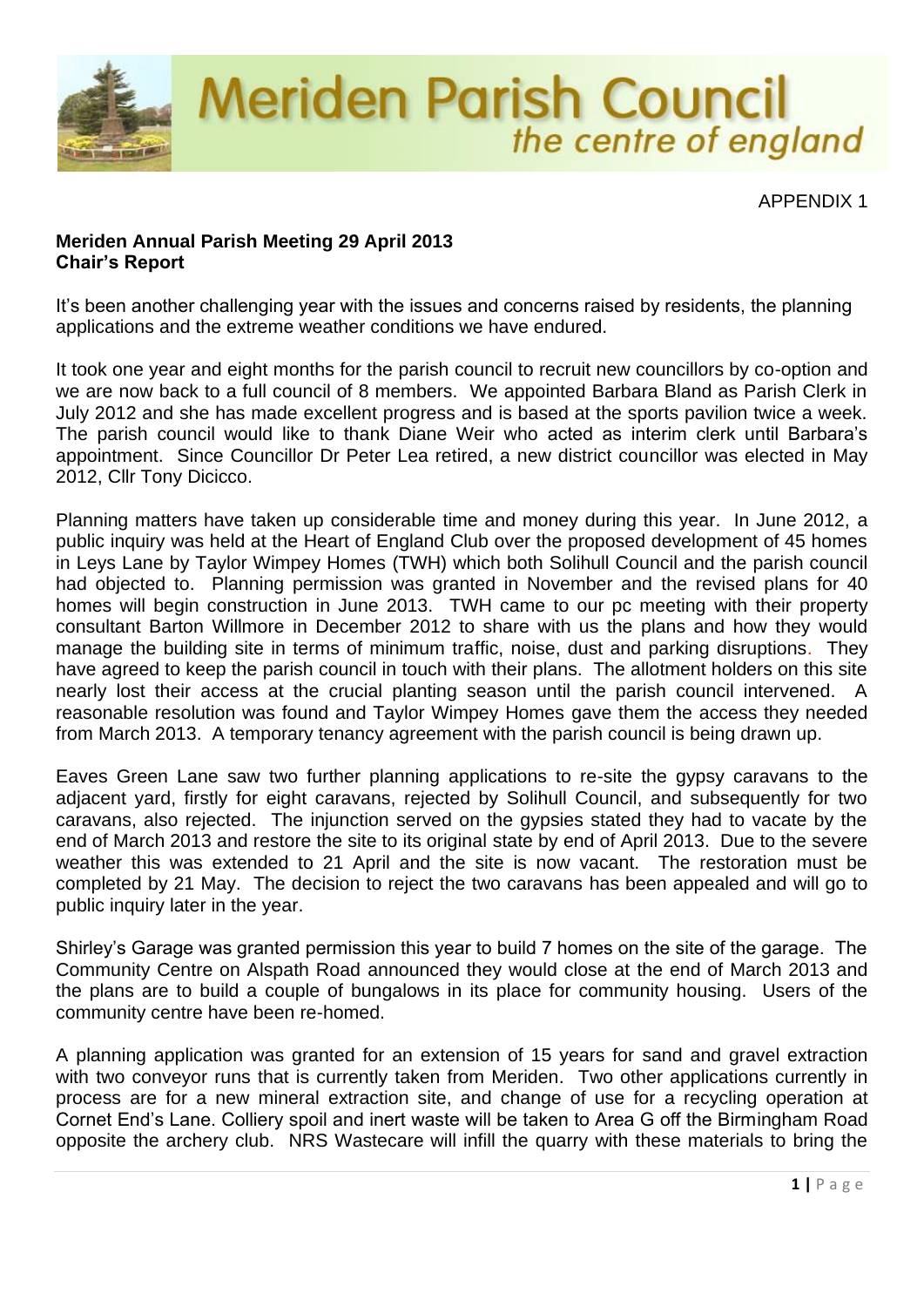

land back to its original state. It was also confirmed that Daw Mills Colliery has had to shut due to a fire and this means no spoil will come through the village from this site.

Since the parish council invited Tarmac to their council meeting in October, a Quarry Liaison Group has now been set up to liaise between the landowners of the Meriden Quarries being Packington Estate and Harcourt Estate, representatives of the Parish Council in Meriden and Hampton-in-Arden, a local resident representative, officers from Solihull Council comprising Planning, Highways and Neighbourhood Co-ordinator, and operators including Lafarge Tarmac, NRS Wastecare, Coleman, Tarmac Building Products and Hope Ready-Mix Concrete.

Many complaints have been received from residents over the construction traffic to and from Meriden Gate and their irresponsible parking, the refuge crossing and pedestrian safety. The parish council monitors the situation closely with Solihull Council and continue to lobby for a pedestrian crossing on Fillongley Road.

Solihull Council was considering the re-location of the library to the primary school. The parish council invited the Head of Libraries to discuss the situation at June's parish council meeting. Many concerned residents attended where they were promised the library would not close, but that the building was not fit for purpose. It was resolved to conduct a survey over the location of the library and this took place over the summer months. Results confirmed that the school was not an option and that residents were happy with its current location. The parish council is still in dialogue with Solihull Council over the potential refurbishment of the first floor of the library to create more space. From 1 April 2013, the library opening hours on Mondays and Thursdays changed to 10am-6pm instead of 7pm.

Weather conditions were extreme this year; the summer was a wash-out most days and affected the drainage on the sports park. The winter saw heavy snow and in December Meriden was flooded from the Bull's Head up to the surgery. Many homes were damaged by the floods and a public meeting was held in January inviting Solihull Council's flood risk manager Neal Thomas and Severn Trent Water's senior network technician Ian Shaw to explain to the residents the cause and what was being done to rectify the matter. A follow up meeting was held in March showing the results of the camera survey and what rectifications had been achieved / are to be pursued. Neal Thomas and Ian Shaw will return to the Village Hall on 15 May from 7:00pm with a progress report.

Our parish council precept remains the same at £40,000. With the reduction in council tax benefits from April 2013, the precept potentially could have been set higher, but for this year Solihull Council gave parish and town councils across the borough a grant to help with the reduced tax base. This grant is not expected in 2014.

HS2 continues to concern us and through the Solihull Area Committee, of which Cllr Weaver is chair, we lobby Solihull Council for its support and publicity of mitigation plans and Cllr Lynch-Smith attends HS2 meetings. We have contributed to the judicial review which goes into the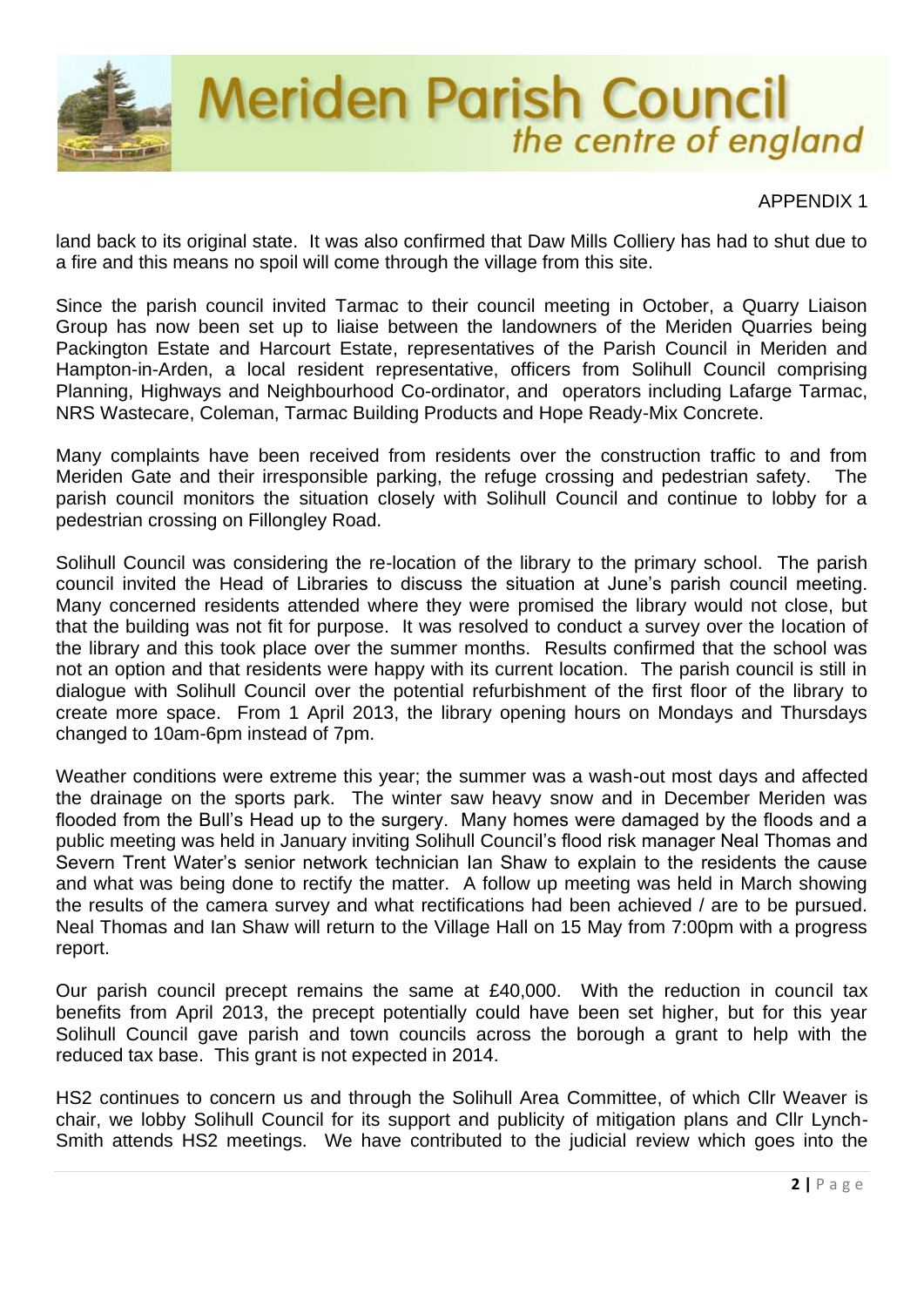

national big pot. We constantly raise our concerns of the noise, pollution, blight and construction traffic that will be generated. More information can be found at the Heart of England High Speed Rail Action Group's website [www.hhag.org.uk.](http://www.hhag.org.uk/)

The parish council celebrated the Queen's Diamond Jubilee by organising events at the sports park over the bank holiday weekend. A friendly cricket match took place on the Friday evening between Meriden Cricket Club and Solihull Municipal Cricket Club. A five-a-side football tournament was held on the Saturday for both adults and children followed by a curry and music night at the Heart of England Club. Rain stopped play on Sunday, but the sunshine returned on the Bank Holiday Monday for the Queen's Head's street party. Bank Holiday Tuesday saw a family fun day at the sports park. It was cold, but the rain held off and everyone enjoyed the day. Many thanks to sports co-ordinator Paul Jayes for organising the sporting events on Saturday and Tuesday and to the residents who volunteered their time to serve refreshments at the pavilion. All proceeds from the curry night and refreshments served at the pavilion went to Cancer Research UK.

A five-a-side tournament returns this year during the Coronation Weekend. Saturday 1 June 2013 will be for the children and Sunday 2 June for the adults. Meriden Spar in conjunction with Alan Lole will hold a Sunday Fun Day that weekend on the Village Green fund raising for Marie Curie and MacMillan cancer charities.

The cricket season started in May 2012 with Meriden Cricket Club playing on Tuesday evenings and Solihull Municipal Cricket Club playing on Saturdays. The rain disrupted at least half of their matches and we hope for better weather this season which starts next month.

Meriden Rovers Junior Football Club kicked off their first league season in September 2012. We now have two teams, Under 10s and Under 13s. The Under 13s won the league title on Sunday 28 April 2013 and are in the cup final 5 May 2013. The parish council would like to thank Darren Brown and Paul Harrold for joining Meriden Rovers with their Under 13s team. And thanks to Cllr Jon Barber, sports coach Paul Jayes and Kevin Meek for founding Meriden Rovers JFC and managing the Under 10s. Everyone concerned is keen to see other age groups coming on board.

The adult football teams continue to choose Meriden Sports Park as their home ground. Triumph Meriden FC were promoted from Division 7 to Division 4 in the Birmingham AFA league this season and have now guaranteed their promotion for next season. They suffered many injuries and their player manager Dean Sherrington had to resign from playing due to his knee injury. St John's Rangers FC play on Sundays and were promoted to the premier division of the Coronation League. They've had a tough season and we wish them well for next season.

In August, the parish council sponsored free netball training for girls and ladies which was provided by coach Emma Haines. Hopefully, the interest is still there and we'd like to see netball return for Tuesday evening training sessions.